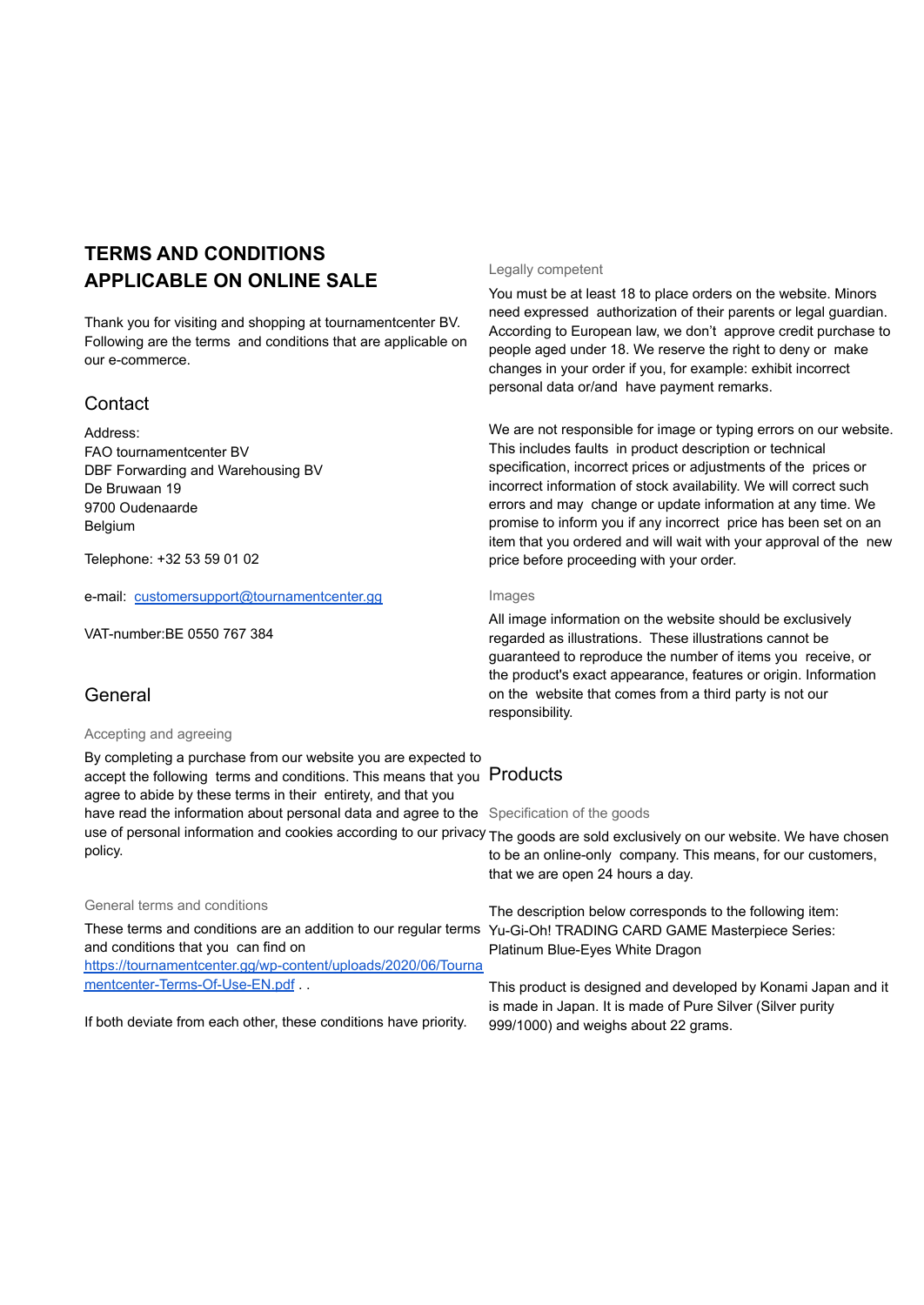#### Damages

We are not liable for any products damaged or lost during shipping. If you received your order damaged, please contact the shipment carrier to file a claim. Please save all packaging materials and damaged goods before filing a claim.

## Order changes

Unfortunately, our system cannot make any exchanges, only

### returns and refunds.

# Payment

#### Prices

The prices of the goods include VAT. The prices of the goods do not include shipment or insurance costs. The price will be calculated and displayed at checkout.

#### Taxes

Albania 20,00%, Algeria 19,00%, Australia 10,00%, Austria 20,00%, Bahrain 5,00%, Belgium 21,00%, Bosnia and Herzegovina 17,00%, Bulgaria 20,00%, Croatia 25,00%, Cyprus 19,00%, Czech Republic 21,00%, Denmark 25,00%, Estonia 20,00% Finland 24,00%, France 20,00%, French Guiana 20,00%, Germany 19,00%, Greece 24,00%, Hungary 27,00%, Iceland 24,00%, Iraq 0,00%, Ireland 23,00%, Israel 17,00%, Italy 22,00%, Kuwait 5,00%, Latvia 21,00%, Lebanon 11,00%, Lithuania 21,00%, Luxembourg 17,00%, Malta 18,00%, Mauritius 15,00%, Netherlands 21,00%, New Zealand 13,00%, Norway 25,00%, Poland 23,00%, Portugal 23,00%, Qatar 0,00%, Romania 19,00%, Saudi Arabia 15,00%, Serbia 20,00%, Slovakia 20,00%, Slovenia 22,00%, South Africa 15,00%, Spain 21,00%, Sweden 25,00%, Switzerland 7,70%, Turkey 18,00%, United Arab Emirates 5,00%, United Kingdom 20,00%

For international orders, customs duties and handling fees may be incurred and we recommend international customers be prepared for that possibility. We have no control over these fees delivered on weekends or holidays. and do not know how much the costs will be. If you have further questions, please contact your local customers office for more information.

## Payment methods

You can choose from different payment methods: Maestro, Bancontact, and major Credit Cards: MasterCard, Visa American Express, Discover, Diners, etc. If you pay with Bankcontact/Maestro or Credit Card, you will be redirected to the payment environment of your bank during the payment process.

#### Payment problems

In case of any payment problems we ask you to contact us and provide us with as much information as possible. We try to help you with the best possible assistance.

# Shipping

#### Shipping charges

The shipping charges will depend on the destination and the order's dimensions, weight and destination.

For that reason it is almost impossible to give an indication of the shipping cost.

The transport costs contain an external transport insurance coverage that costs  $5 \in \text{per}$  shipment.

The exact shipping charges for your order will be calculated and displayed before checkout.

If you would like more information about the shipping cost for your specific order, you can always contact us.

#### Shipping method

Your goods will be transferred by carrier (DPD or UPS). All the shipments will require a signature for delivery.

#### Shipment processing time

All orders are processed within 3-7 business days (unless stated otherwise in product description). Orders are not shipped or

Regular shipment and processing times do not apply to the pre-sell period where orders are placed before the official release date of the item. Pre-orders are just a way to secure the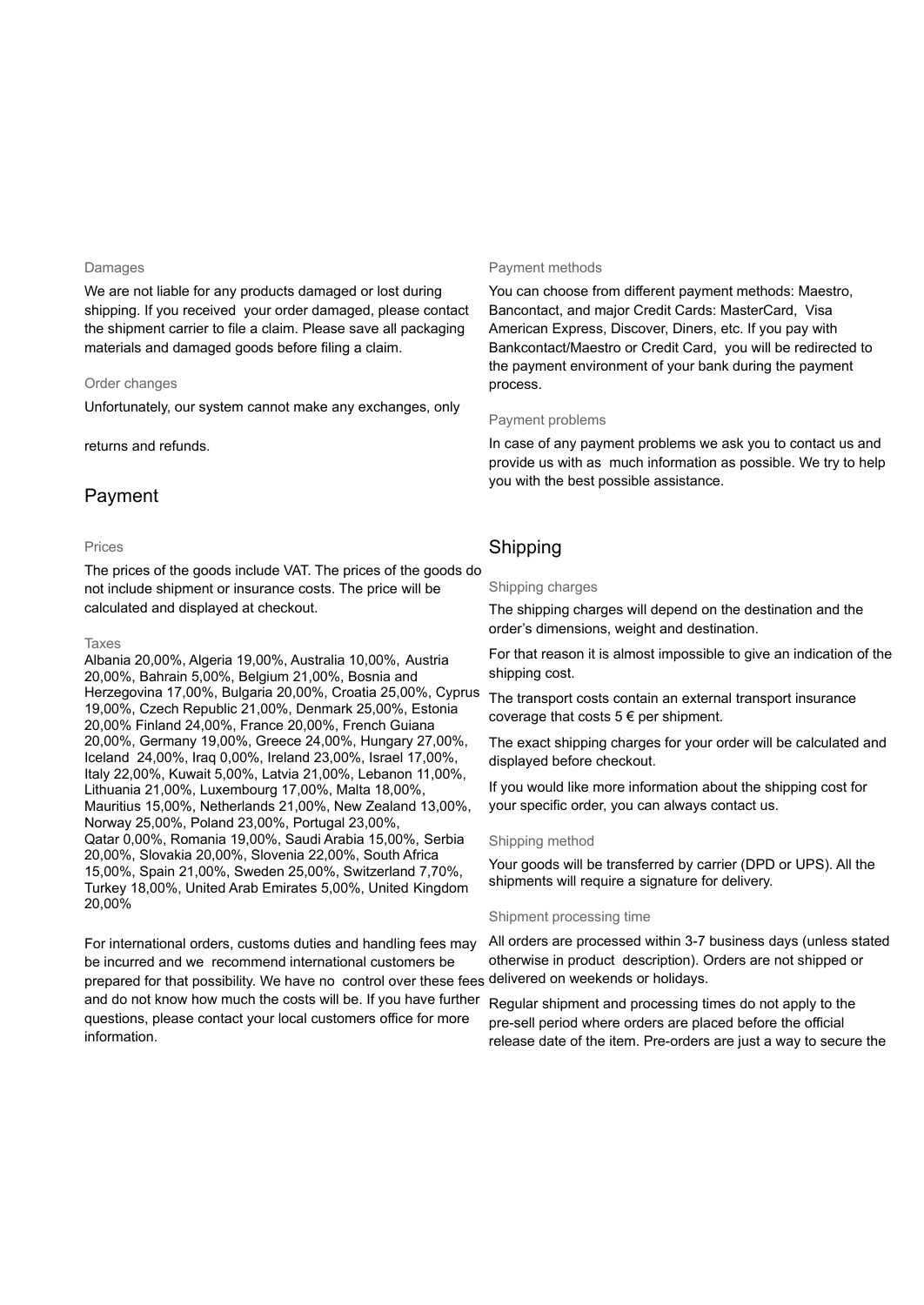item but are not available to ship at the time of purchase. In these cases, the shipping time starts from the moment the official You will receive a shipping label by email you can use to send sale is opened. Therefore the shipping time will be longer. If you back all items. To meet the period of withdrawal, it is sufficient to would like more information, you can always contact us. send your communication regarding your notice of the right to

If we are experiencing a high volume of orders, shipments may be delayed by a few days. Please allow additional days in transit<sup>Refund</sup> for delivery. If there will be a significant delay in shipment of your|f you cancel the agreement, you will receive all payments you order, we will contact you via email or telephone.

## Shipment confirmation & Order tracking

You will receive a shipment confirmation email within 24 hours of longer than 14 days after we have been informed of your placing your order. If you haven't received your order confirmation within this timeframe, we recommend checking your junk mail folder, as the confirmation may have been sent there in error. If you don't receive an order confirmation within 24 hours, and it didn't end up among your junk mail folder, please contact us, we are happy to help.

You will also receive a tracking number. This tracking number will Refunding costs be active within 24 hours.

# Return and exchange policy

# The right to withdrawal

You have the right to withdraw from the contract within 14 days without giving any reason.

## Return period

The period within you can return your goods expires 14 days after the day on which you physically receive the last good. You - Returned items must have no visible signs of wear of use. must return or hand over the goods to us without delay, but in any case no later than 14 days after the day on which you have notified us of your decision to withdraw from the contract. The deadline is met if you send back the goods before the period of 14 days has expired.

# Procedure

To exercise the right of withdrawal, you must inform us of your decision by means of an unambiguous statement sent to us by post or e-mail. You can use the form [HERE](https://drive.google.com/file/d/1940WH86XMNe4zBMhqNVZhySzhHhA3gJm/view?usp=sharing) but you are not obliged to do so.

have made, including delivery costs (excluded any additional costs resulting from your choice of a delivery method other than

return before the withdrawal period has expired.

our standard delivery) without any delay and in any case no agreement to withdraw. We will pay you back with the same payment method with which you made the original transaction, unless you have agreed upon otherwise. In any case, you will not be charged for such reimbursement. We may withhold reimbursement until we have received the goods back or until you have demonstrated that you have returned the goods, whichever is the earliest.

You will have to pay the direct costs of returning the goods.

## Liability

You are only liable for any diminished value of the goods resulting from the use of the goods, which goes beyond what is necessary to determine the nature, characteristics and functions of the goods.

Please note the following exceptions to our return and exchange policy: - Returned items must be returned in original packaging;

# Order claims

## Defects

We strive for all products to be of the highest quality. If an item in your order appears to be defective, we request that you file a complaint as soon as the defect has been noticed. The defect must be notified within a reasonable time. The defect must be an original production defect.